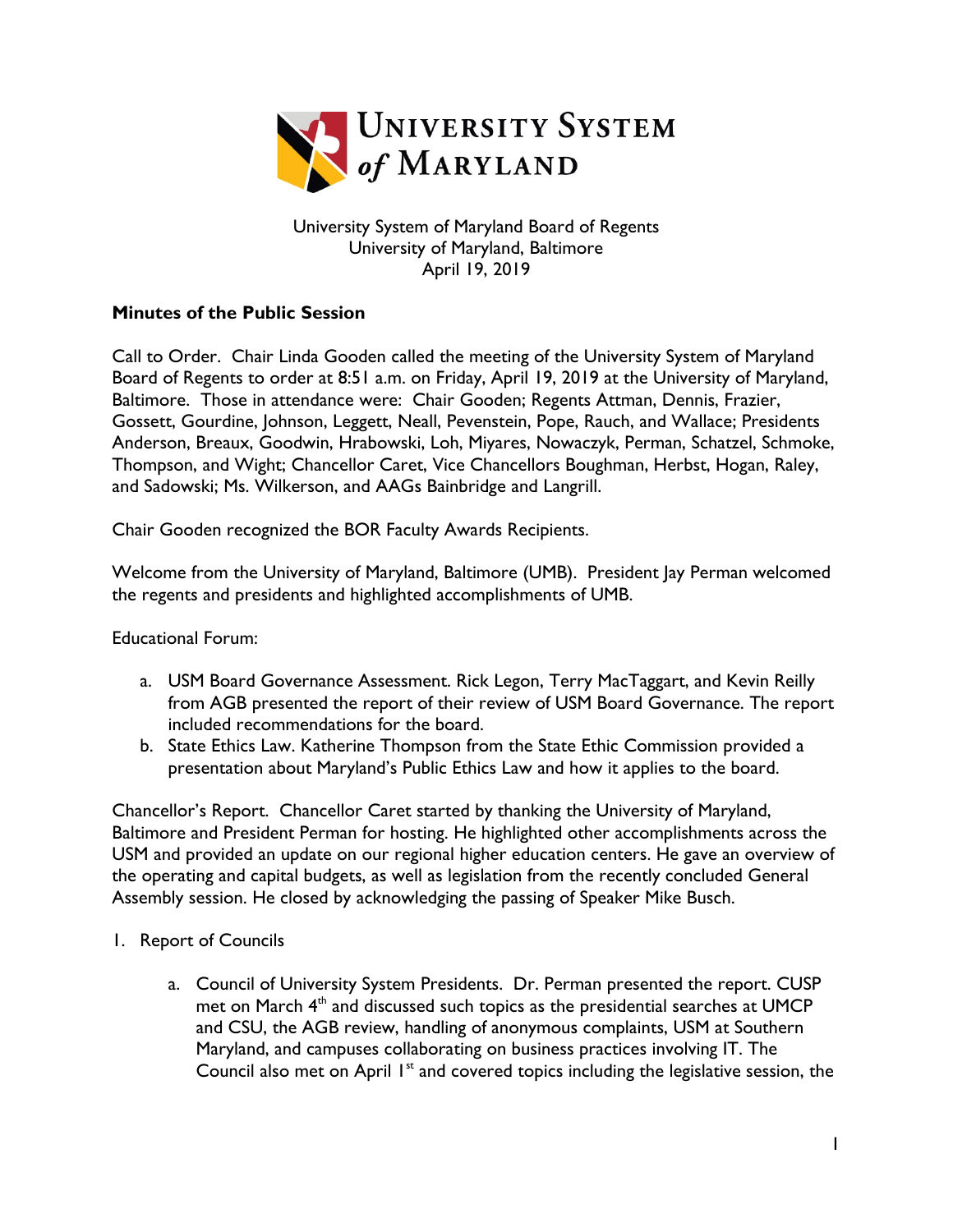budget, strategic use of financial aid, GWP's report on tech credentialing, and several policy reviews.

- b. University System of Maryland Student Council. Mr. Prouty had to leave early. No report was presented, but the report is available online.
- c. Council of University System Staff. Ms. Gray presented the report. CUSS met on March  $26<sup>th</sup>$  at CSU. Topics discussed included online benefit portal concerns, nominations for the Board of Regents awards, retiree prescription coverage, and meeting dates for the upcoming year.
- d. Council of University System Faculty. Dr. Westerman presented the report. CUSF and the executive committee met in March and covered topics including academic integrity, faculty evaluations, legislative outreach, and the shared governance survey. Elections were held and Trish Westerman will be Chair for the next year.
- 2. Consent Agenda. The Consent Agenda was presented to the regents by Chair Gooden. She asked if there were any items on the agenda that should be removed for further discussion. There were no requests to remove any items; therefore, Chair Gooden moved, and Regent Pope seconded the motion to accept the consent agenda; it was unanimously approved. The items included were:
	- a. Committee of the Whole
		- i. Approval of meeting minutes from February 22, 2019 Public and Closed Sessions (action)
		- ii. Approval of meeting minutes from March 5, 2019 Special Board Meeting for Public and Closed Sessions (action)
		- iii. Approval of meeting minutes from March 19, 2019 Special Board Meeting for Public and Closed Sessions (action)
	- b. Committee on Education Policy & Student Life
		- i. Approval of meeting minutes from March 5, 2019 Public Session (action)
		- ii. New Academic Program Proposals (action)
			- 1. University of Maryland, College Park: Master of Science in Applied **Economics**
			- 2. University of Maryland, College Park: Master of Science in Geospatial Information Sciences
			- 3. University of Maryland, College Park: Master of Science in Geospatial Intelligence
		- iii. Proposals of New Academic Titles and Ranks (action)
			- 1. University of Maryland, Baltimore
			- 2. University of Maryland, Baltimore County
		- iv. Proposed USM Student Council Constitutional Amendments (action)
		- v. Update: Civic Education and Civic Engagement Efforts (information)
		- vi. Update: USM P-20 Initiatives (information)
	- c. Committee on Finance
		- i. Approval of meeting minutes from December 7, 2019 Public and Closed Sessions (action)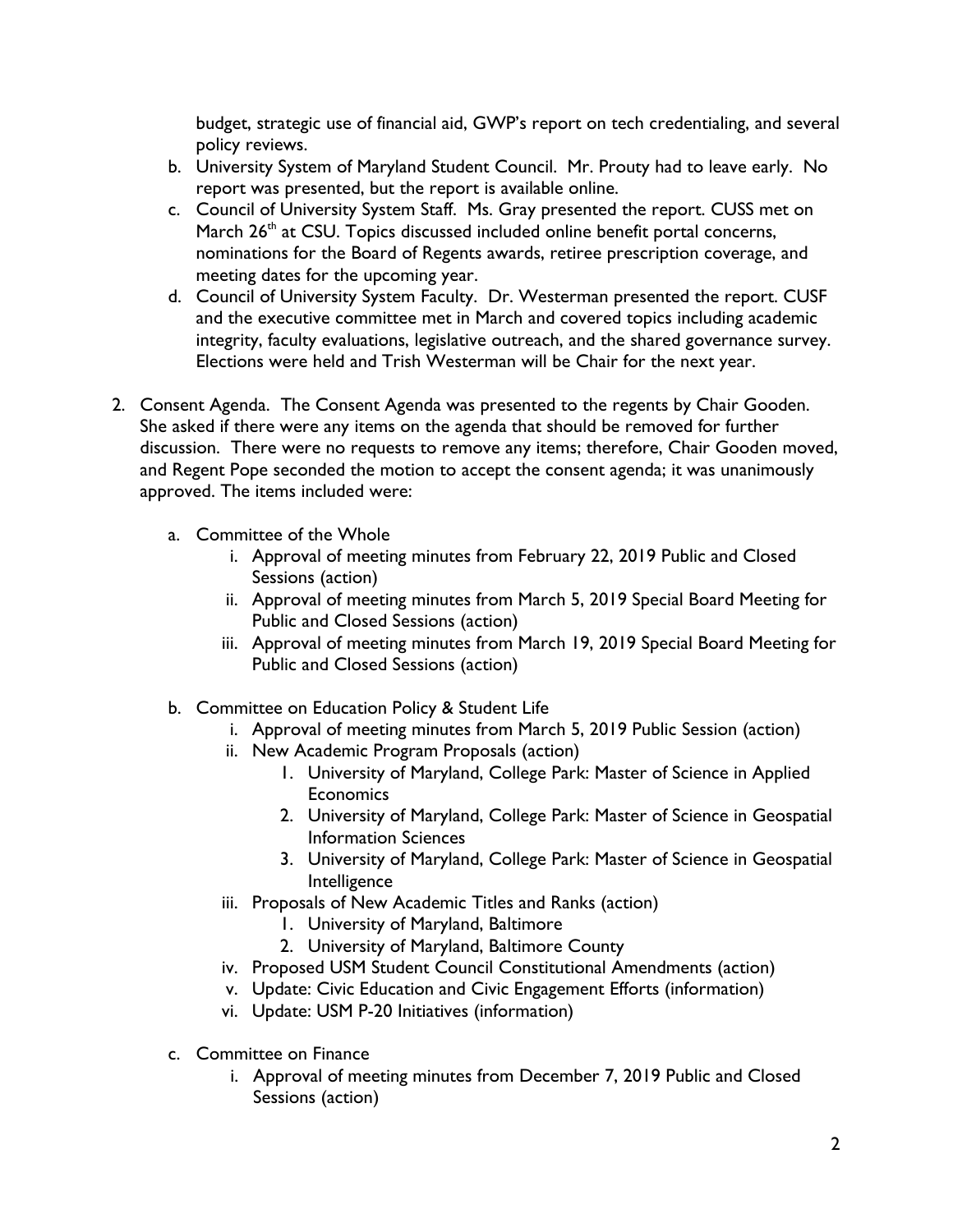- ii. Approval of meeting minutes from March 27, 2019 Public and Closed Sessions (action)
- iii. University System of Maryland: Proposed Amendment to USM Policy VIII-2.70—Policy on Student Classification for Admission and Tuition Purposes (action)
- iv. University of Maryland, Baltimore: Dental Student Clinics Management Contract (action)
- v. University of Maryland Eastern Shore: Dining Services Contract Renewal (action)
- vi. Frostburg State University: Dining Services Contract Renewal (action)
- vii. University of Maryland, College Park: Sale and Ground Lease of Land to Gilbane Development Company to Develop Graduate Student Housing, Townhomes, and Access Roadways (action)
- viii. University of Maryland, College Park: Increase in Project Budget Authorization for Improvements and Approval of MEDCO Financing at Calvert Road Child Care Facility (action)
- ix. University of Maryland, College Park: Proposed Joint Development of City Hall Block (information)
- x. University of Maryland, Baltimore: Replacement of Sanitary Drain Piping and Associated Systems on Two Floors in Bressler Research Building (action)
- d. Committee on Economic Development and Technology Commercialization
	- i. Approval of meeting minutes from March 27, 2019 Public Session (action)
- e. Committee on Audit
	- i. Approval of meeting minutes from March 27, 2019 Public and Closed Sessions (action)
	- ii. Policy Revision VIII-7.20: Policy on External Audits (action)
- f. Committee on Organization and Compensation
	- i. Approval of meeting minutes from April 9, 2019 Public and Closed Sessions (action)
- 3. Review of Items Removed from Consent Agenda
- 4. Committee Reports
	- a. Committee of the Whole
		- i. University System of Maryland: Fiscal Year 2020 Schedule of Tuition and Mandatory Fees. Regent Attman presented the proposed schedule of tuition and mandatory fees for approval by the Board. (Regent Attman moved and Regent Wallaced seconded the motion; unanimously approved.)
		- ii. Statements of Intent. Ms. Herbst presented statements of intent for both policies to express the language and values the Board would like to see included in the draft revisions to each policy.